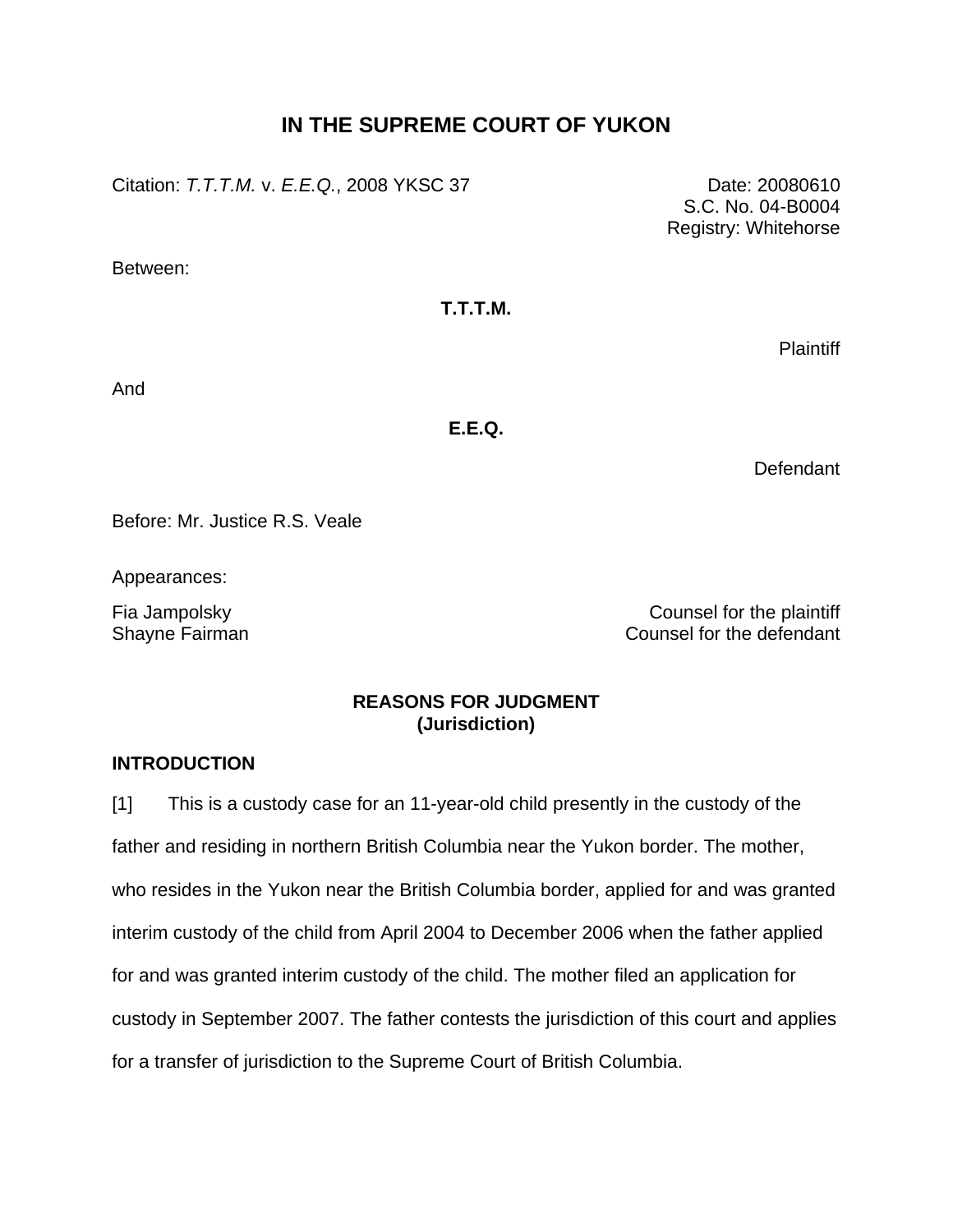## **ISSUES**

[2] There are two issues to address:

- 1. Did the Supreme Court of Yukon have jurisdiction to make the original order under s. 37 of the *Children's Act*, R.S.Y. 2002, c. 31?
- 2. If the answer to Issue 1 is yes, should the Supreme Court of Yukon continue to exercise its jurisdiction or should the jurisdiction be transferred to the Supreme Court of British Columbia?

## **FACTS**

[3] The interim applications in this case have proceeded on the basis of affidavit evidence, much of which was in dispute.

[4] The mother and father lived in a common-law relationship from 1998 until their separation in January 2003. Their daughter, the subject of this custody case, was born on April 28, 1998, in Watson Lake, Yukon, and resided there with her parents until the fall of 1999.

[5] The mother was 17 years old at the birth of their daughter and the father was 21. They have known each other since the mother was 11 years old.

[6] Their relationship can best be described as a tumultuous one characterized by physical abuse and excessive alcohol consumption. The mother alleges that the father was violent to her on many occasions and acknowledges that she was occasionally violent in self-defence. The father alleges that the violence was mutual.

[7] The relationship ended in January 2003 because the father allegedly assaulted the mother when she entered into a new relationship.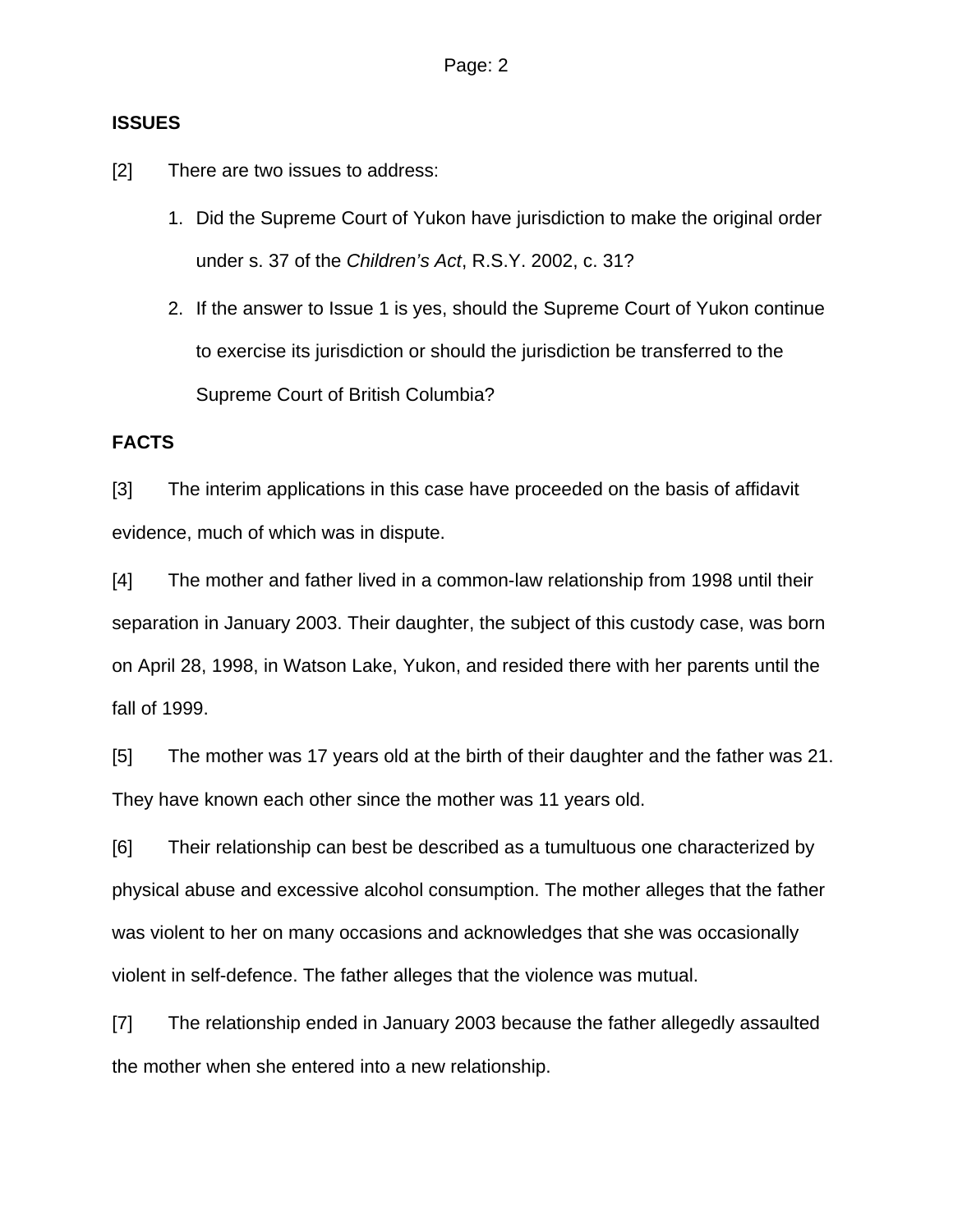[8] The father is a member of the Tahltan Nation, whose territory is in the Telegraph Creek – Dease Lake area of northern British Columbia.

[9] The mother is a member of the Liard First Nation, whose territory is in the Watson Lake area of the Yukon. Dease Lake is approximately 250 kilometres from Watson Lake. Cross-border contact between the two First Nations is not unusual. Watson Lake is the larger centre with an approximate population of 1,500 and Dease Lake is smaller with an approximate population of 600.

[10] In the fall of 1999, the mother and father moved to Fort Nelson, in northeastern British Columbia, where they remained until the spring of 2000. They moved further south to Fort St. John where they remained until the fall of 2002 when they moved to Dease Lake. Both parents appear to be employed from time to time in remote camps where they work in camp and then return to their home and so on in rotation.

[11] The family resided in Dease Lake until January 2003 when the parents' relationship ended. The father looked after the child from January to April 2003 in Sparwood, British Columbia, where his mother resided. He returned to Dease Lake and had care of the child from April to September 2003.

[12] In September 2003, the father and mother agreed that the mother would have the care of the child. She had been working in Fort Nelson but returned to Watson Lake with the child in the fall of 2003. The mother had care of the child until December 2003 when she agreed that the father could take the child to Sparwood, British Columbia, for a visit over Christmas on the understanding that he would return the child to the mother in Watson Lake in early January 2004. The father did not return the child to the mother as agreed for reasons which are in considerable dispute.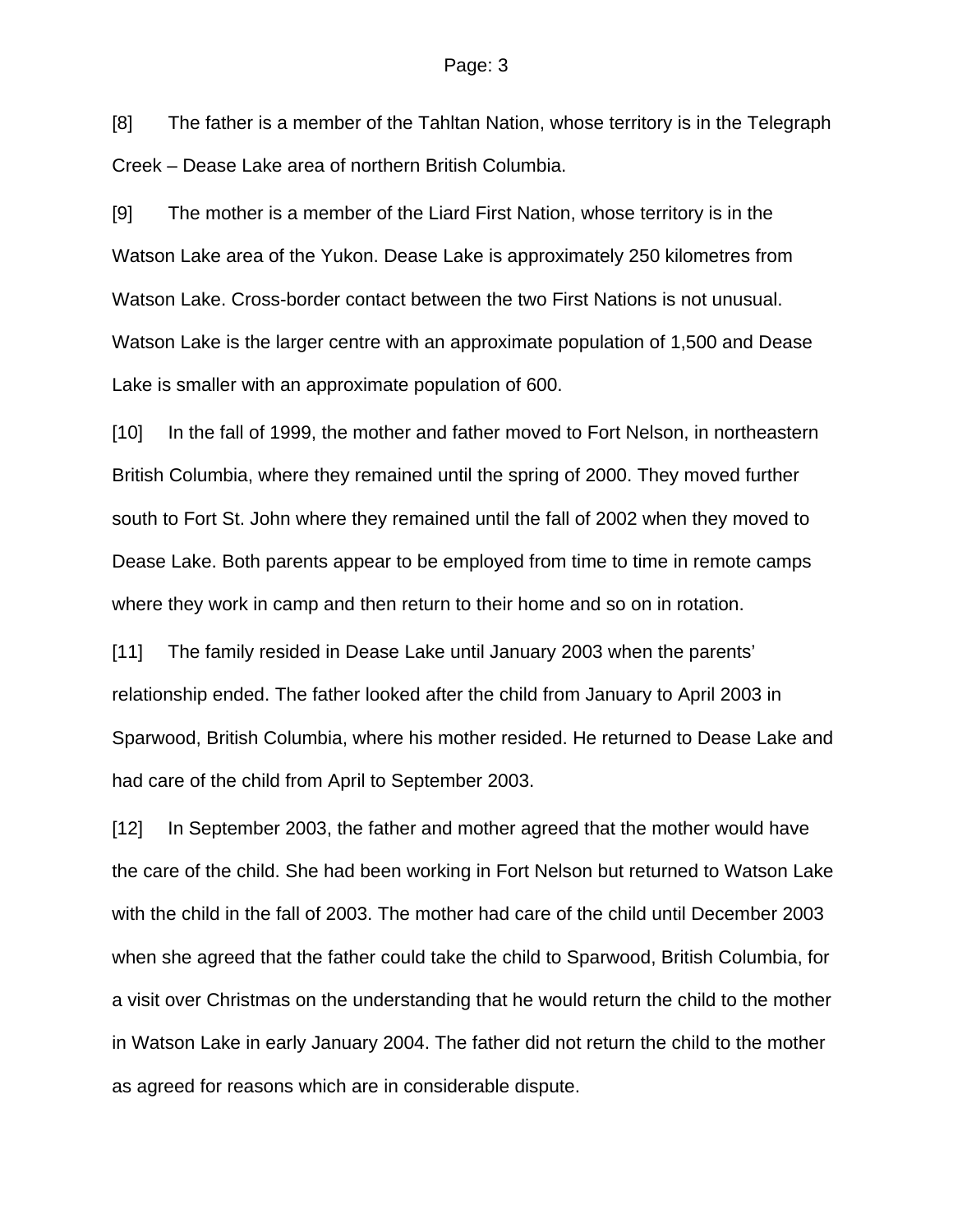[13] The mother brought an application for interim custody in this court in April 2004. The father did not have time to file his material and the matter was adjourned to June 8, 2004.

[14] However, this Court granted interim interim joint custody of the child to the mother and father on April 27, 2004, with care and control to the mother until June 8, 2004. The order prohibited the father from removing the child from the Yukon without the written permission of the mother or further order of this court.

[15] The father filed an extensive affidavit on May 20, 2004, acknowledging that he planned to return the child to the mother in Watson Lake in early January 2004, but stating that he changed his mind because he had heard about allegations of physical abuse of the mother by her boyfriend in the presence of the child. The mother filed an affidavit on June 3, 2004, denying the allegations of abuse by her boyfriend. The father's affidavit was prepared by a lawyer but he was not represented by a lawyer in court until December 2006.

[16] The father also raised the issue of jurisdiction in his May 20, 2004 affidavit stating that the child was habitually resident in British Columbia from age 1 to September 2003.

[17] On June 8, 2004, the mother appeared in Whitehorse with counsel and the father was present with the aboriginal court worker acting as his agent.

[18] The court confirmed the interim interim order of April 27, 2004, and adjourned the matter to August 17, 2004, when the father appeared by telephone. The court ordered interim custody of the child to the mother and ordered the father to pay child support of \$212 per month commencing July 1, 2004.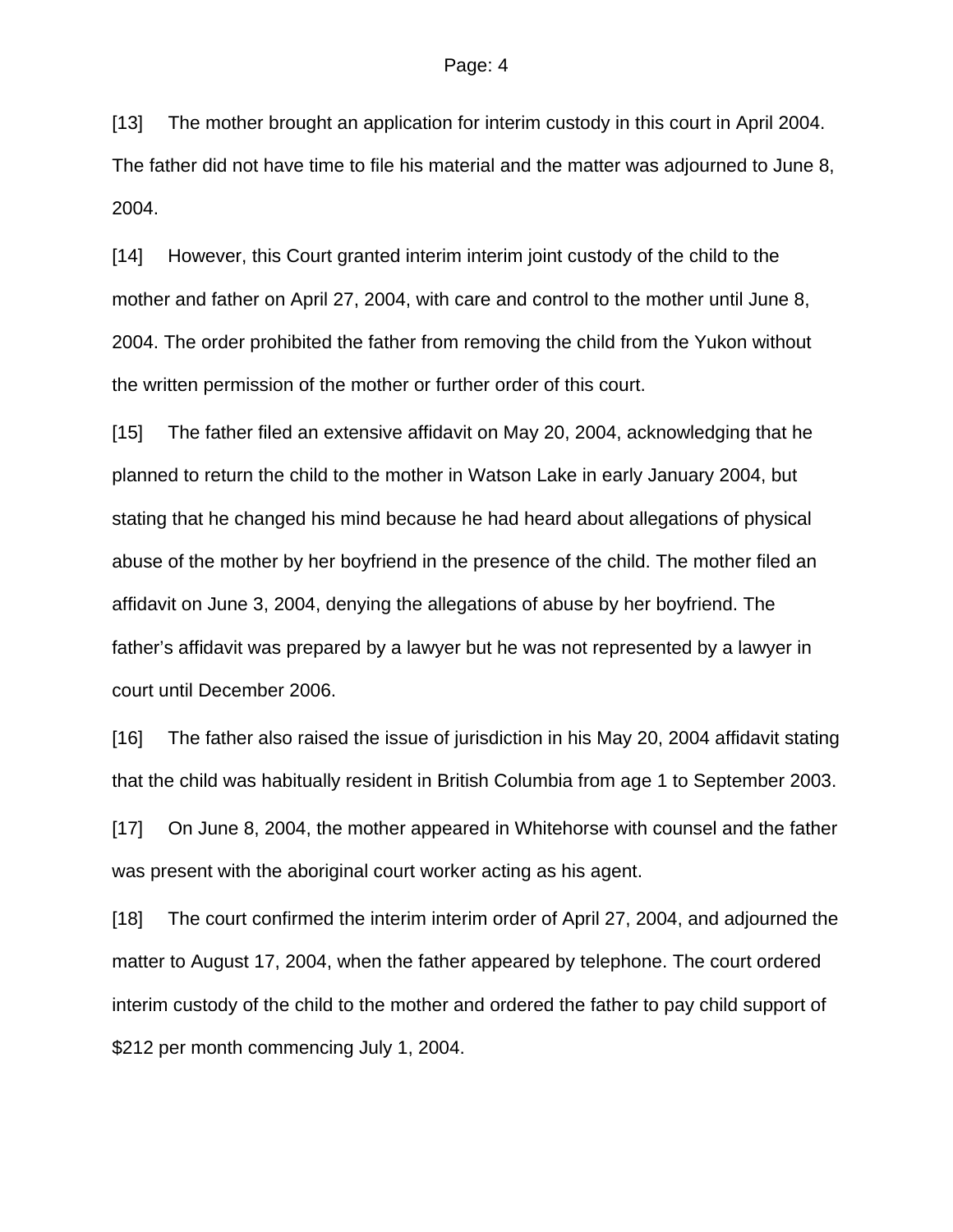[19] There was no further court application until December 15, 2006, when the father retained counsel and applied for interim custody of the child. The father stated that the mother had been living in Dease Lake for the past six months. The mother was arrested on November 29, 2006, on outstanding warrants from the Yukon. He picked up the child, then 8 years old, and kept her in his care. The mother did not respond to this application and the court ordered interim custody to the father and prohibited the mother from removing the child from Dease Lake, British Columbia, without the express written consent of the father or an order of the court. This order was recognized by an order dated January 29, 2007, in the Terrace Registry of the Provincial Court of British Columbia.

[20] The mother filed an application for interim custody of the child on September 19, 2007, but did not file a supporting affidavit until March 3, 2008. She acknowledged her arrest on November 29, 2006, in Dease Lake, on the outstanding warrants. She stated that she spent three days in custody in Whitehorse.

[21] The mother also stated that she was not aware the matter would be heard on December 15, 2006. She stated that she had been attempting to retain a legal aid lawyer since January 2007, although she acknowledged missing two meetings with her lawyer.

[22] The father filed an extensive response affidavit and has made a preliminary application to have this file transferred to the Supreme Court of British Columbia. To that end, the father filed a writ of summons in the Smithers Registry of the Supreme Court of British Columbia on May 1, 2008. Counsel for the father proposes that the affidavits and court orders from this Court be admitted in the British Columbia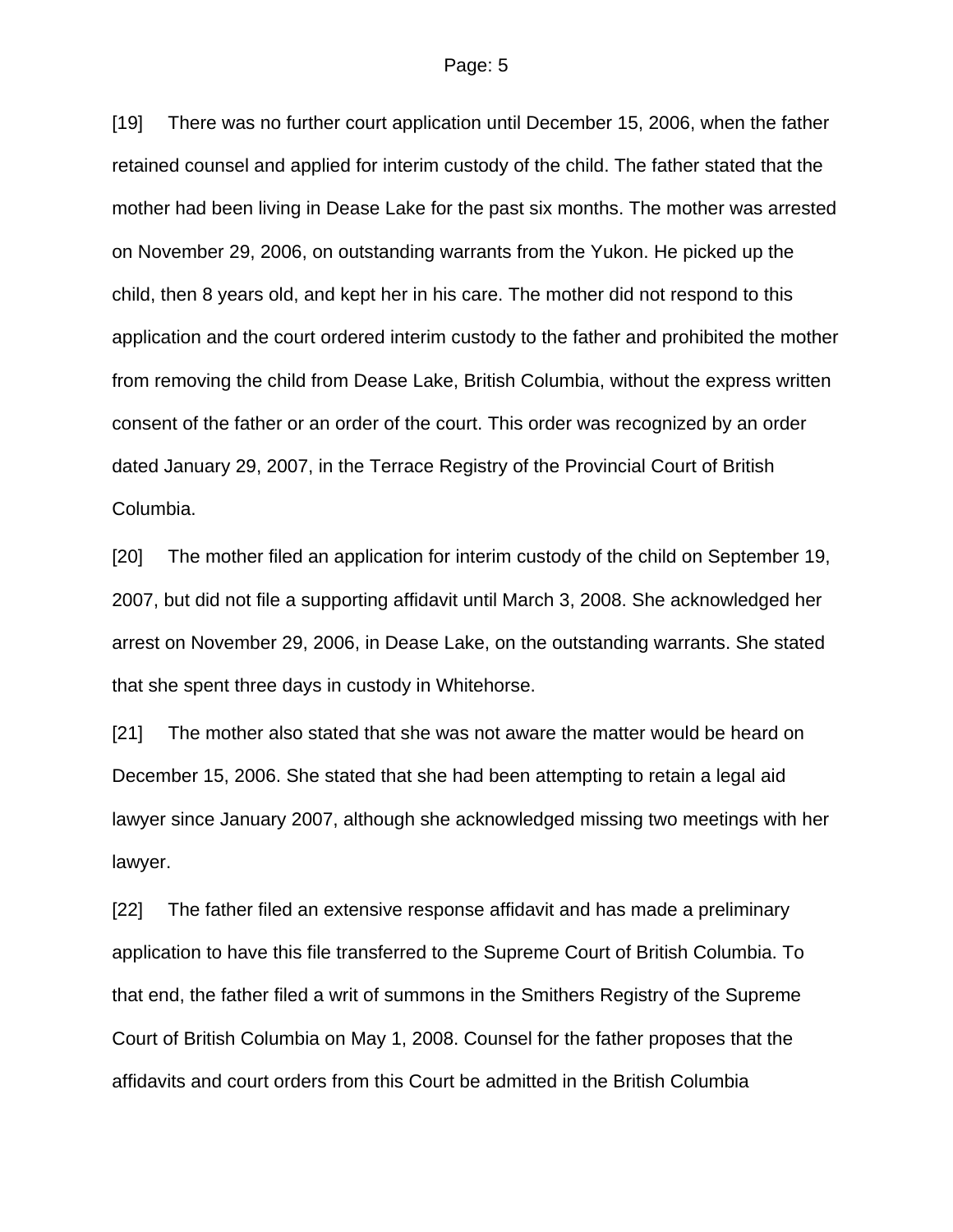proceeding to maintain continuity. Counsel for the mother submits that the Yukon

remains the most appropriate jurisdiction to hear the mother's application. Both counsel

are of the view that the custody issue must go to trial with oral evidence.

# **The 2004 jurisdiction issue**

[23] The first issue to address is whether this court had jurisdiction to make any of the

orders since April 2004.

[24] The prerequisites for a custody order are set out in s. 37 of the *Children's Act*,

R.S.Y. 2002, c. 31.

37(1) The court shall only exercise its jurisdiction to make an order for custody of or access to a child if

> (a) the child is habitually resident in the Yukon at the commencement of the application for the order; or

> (b) although the child is not habitually resident in the Yukon, the court is satisfied that

(i) the child is physically present in the Yukon at the commencement of the application for the order,

(ii) substantial evidence concerning the best interests of the child is available in the Yukon,

(iii) no application for custody of or access to the child is pending before an extra-provincial tribunal in another place where the child is habitually resident,

(iv) no extra-provincial order in respect of custody of or access to the child has been recognized by a court in the Yukon,

(v) the child has a real and substantial connection with the Yukon, and

(vi) on the balance of convenience, it is appropriate for jurisdiction to be exercised in the Yukon.

(2) A child is habitually resident in the place where the child resided

(a) with both parents;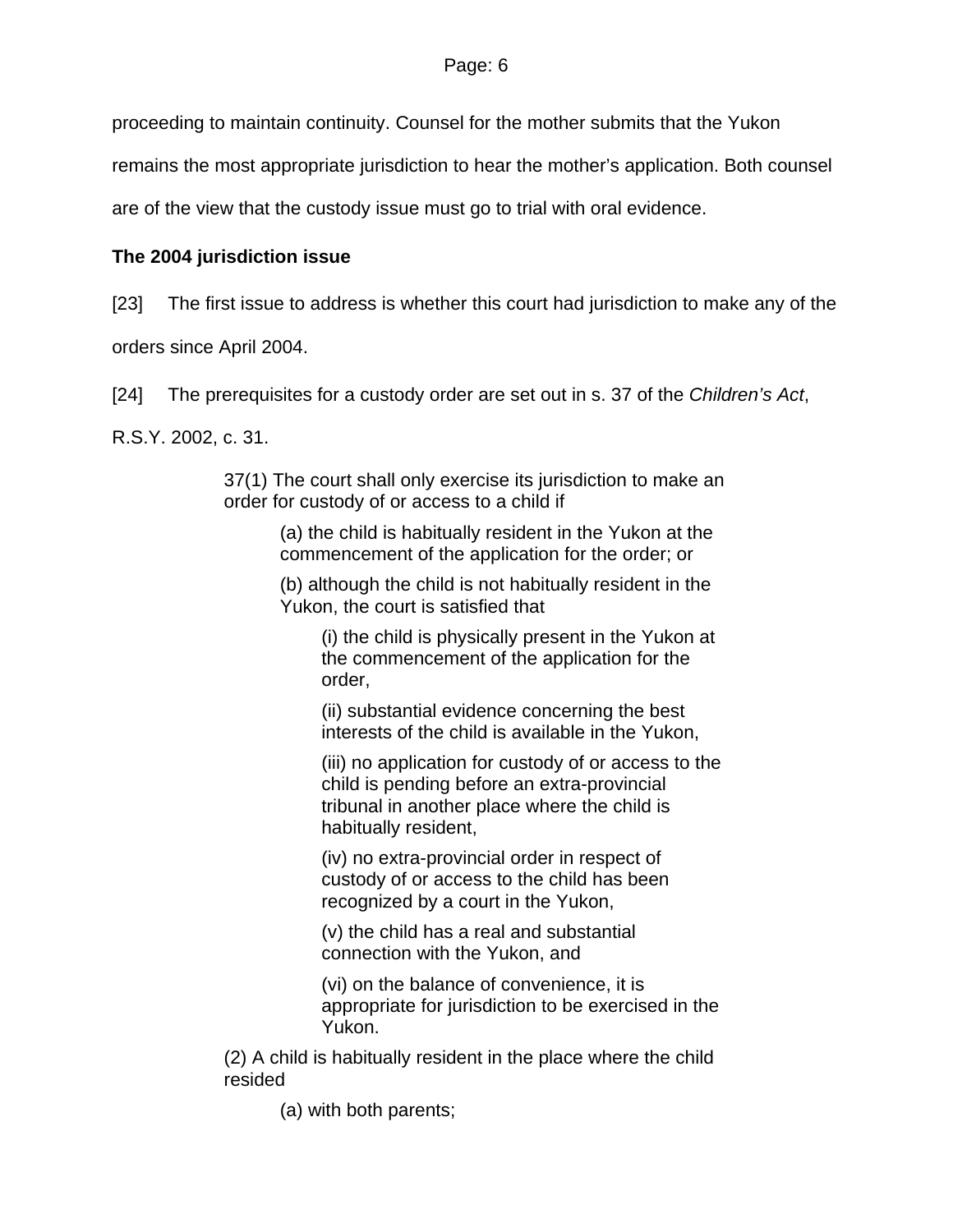## Page: 7

(b) if the parents are living separate and apart, with one parent under an agreement or with the consent, the implied consent or the acquiescence of the other, or under a court order; or

(c) with a person other than a parent on a permanent basis for a significant period of time,

whichever last occurred.

(3) The removal or withholding of a child without the consent of the person having care and custody of the child does not alter the habitual residence of the child unless there has been acquiescence or undue delay in commencing due process for the return of the child by the person from whom the child is removed or withheld.

[25] There are three circumstances where a court may exercise jurisdiction to make a

custody or access order:

- 1. where the child is habitually resident in the Yukon at the commencement of the application;
- 2. where the child is not habitually resident in the Yukon but the child is

physically present in the Yukon and the court is satisfied that certain

additional criteria have been met;

3. where the child is habitually resident in the Yukon but is not physically present at the time of the application because the child has been removed without the consent of the person having the care and custody of the child.

[26] The purpose for setting out specific principles for the exercise of jurisdiction in custody or access matters for a child is found in s. 29(b) of the *Children's Act*:

The purposes of this Part are to

(b) recognize that the concurrent exercise of jurisdiction by judicial tribunals of more than one province, territory or state in respect of the custody of the same child ought to be avoided, and to make provision so that the court will, unless

…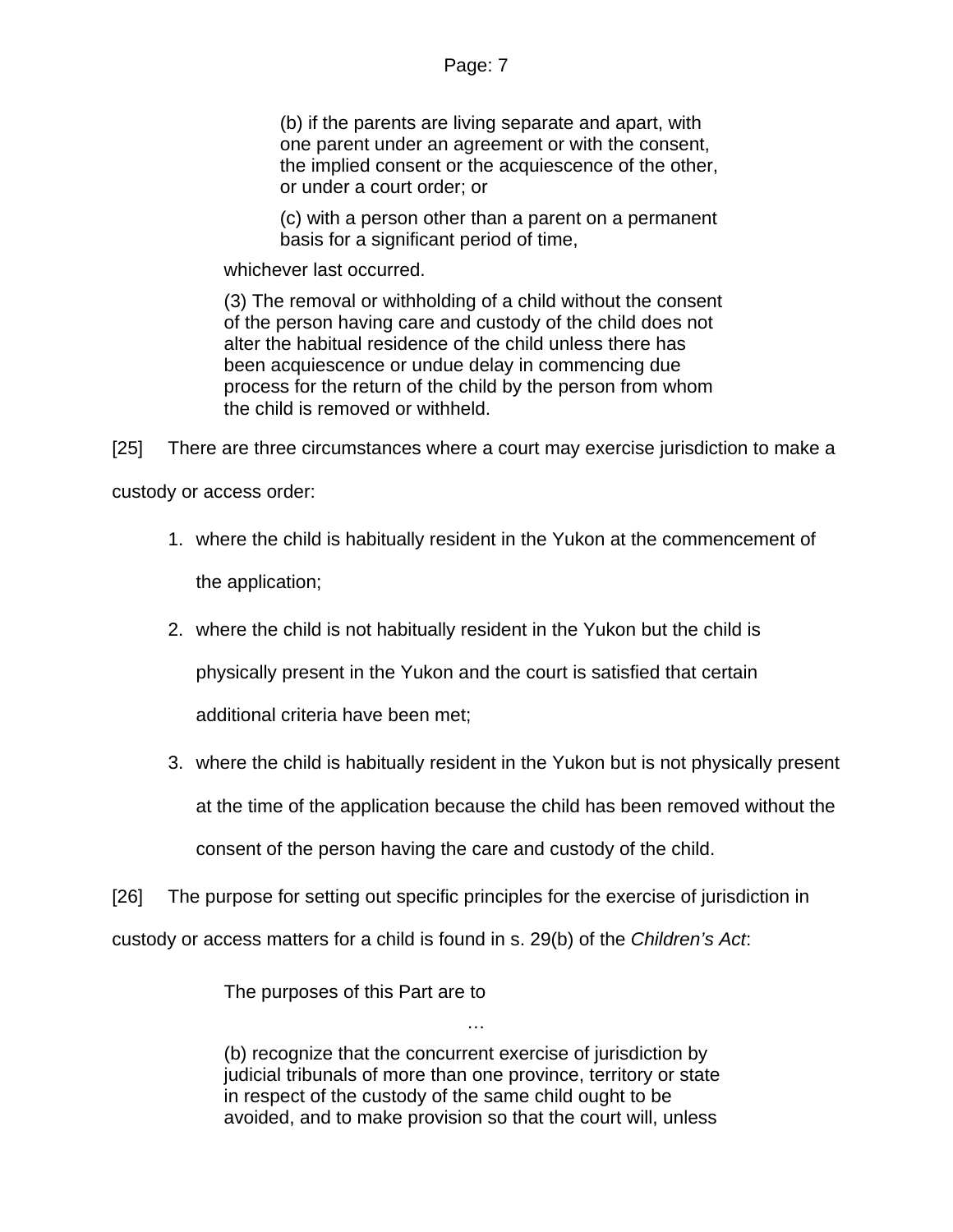there are exceptional circumstances, decline or refrain from exercising jurisdiction in cases where it is more appropriate for the matter to be determined by a tribunal having jurisdiction in another place with which the child has a closer connection;

[27] In addition, s. 39 states that even where the court determines that it has jurisdiction, it may decline to do so if it is more appropriate for jurisdiction to be exercised outside the Yukon.

[28] Section 39 states:

39 In an application under this Part in respect of custody or access to a child, the court may decline to exercise its jurisdiction if it is of the opinion that it is more appropriate for jurisdiction to be exercised outside the Yukon.

[29] In addition to the "exceptional circumstances" exercise of jurisdiction, there is also the *parens patriae* jurisdiction of a court which can be exercised where a child is not present in the jurisdiction and there is no statutory basis to take jurisdiction. The classic case for the application of this principle is *Yassin* v. *Loubani*, 2006 BCCA 509, where the court awarded interim custody to a mother for her two children who were residing in Saudi Arabia at the time. The mother, father and the two children were all Canadian citizens and habitually resident in Saudi Arabia. The British Columbia Court of Appeal confirmed the *parens patriae* jurisdiction of the court to take jurisdiction over Canadian citizens, particularly as Saudi Arabia did not recognize the equality of men and women.

[30] *Yassin* v. *Loubani* was subsequently applied in *Arsenault* v. *Burke*, 2007 BCSC 23, a case that probably has more facts in common with the case at bar. In *Arsenault*, the two subject children had just moved to British Columbia with their paternal grandparents when their mother had applied for custody in New Brunswick. The New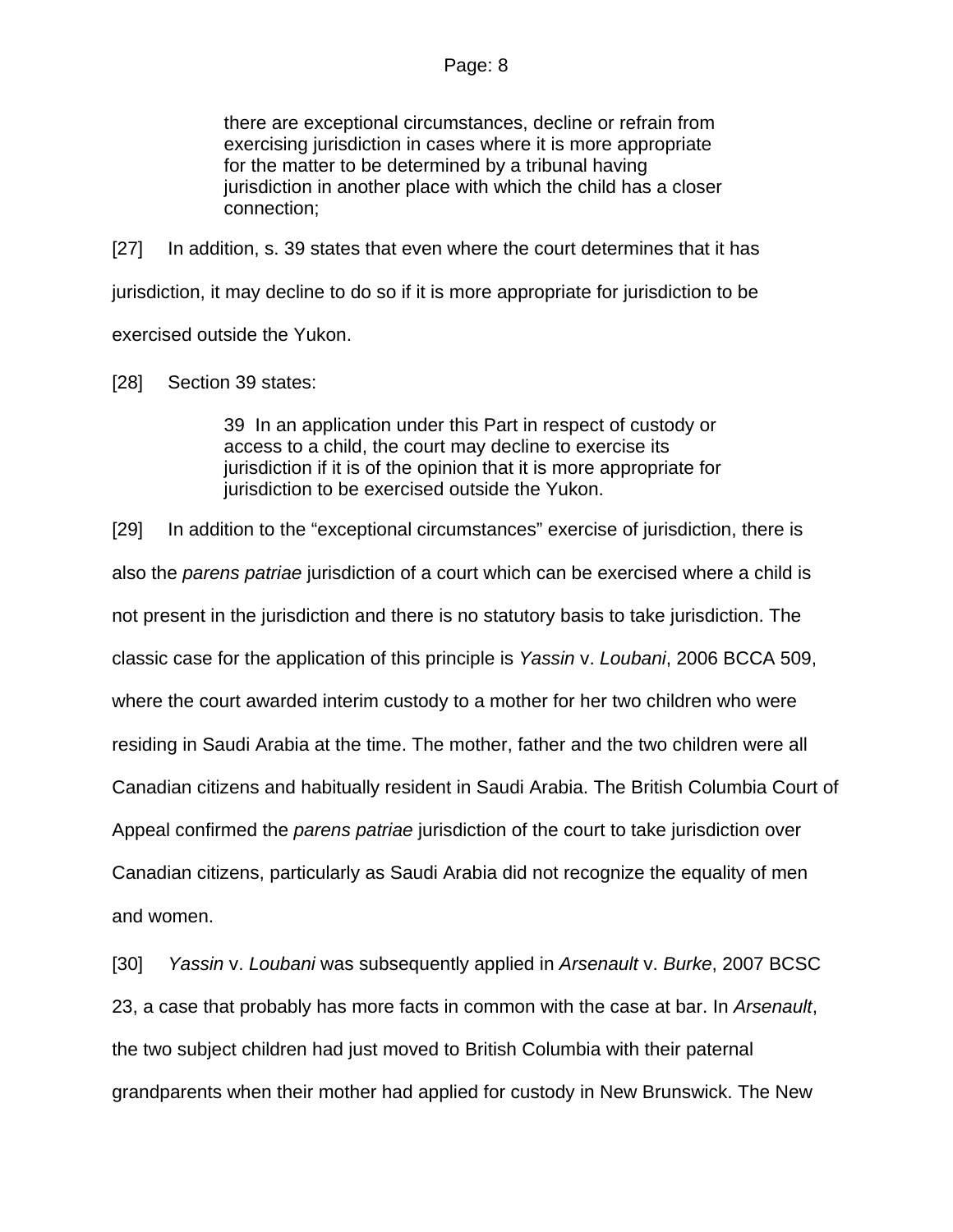Brunswick court assumed jurisdiction and issued an *ex parte* interim custody order. This was brought to British Columbia, but the grandparents secured an interim interim order granting them custody on an emergency basis. The court's jurisdiction to make this order was questioned by the mother on the basis that it was not justified under the British Columbia *Family Relations Act* ("*FRA*") which has terms equivalent to the ones at issue here. Garson J. upheld the Master's interim custody order, writing that even though the court did not have jurisdiction under the *FRA*, it could act in a *parens patriae* capacity. His decision to find jurisdiction under these circumstances came after considering both the administration of justice and the welfare of the children. Critical here was a finding that there was substantial evidence available in British Columbia concerning the best interests of the children and that it was well-equipped as a forum to hear the case.

[31] Although s. 183 of the *Children's Act* retains the inherent jurisdiction of this superior court, I do not think it appropriate to resort to the *parens patriae* jurisdiction in the circumstances of this case. It appears to me that invoking the *parens patriae* jurisdiction should be reserved for unusual cases where the strict statutory requirements would result in an injustice. As stated in s. 29(b), it is only in exceptional circumstances that the principle of deferring to the jurisdiction with the closer connection to the child should not be followed.

#### **Did this Court have jurisdiction to make the original custody order?**

[32] Despite the objection to jurisdiction in the father's first affidavit, the question of jurisdiction was not formally contested when this Court made its first interim interim order.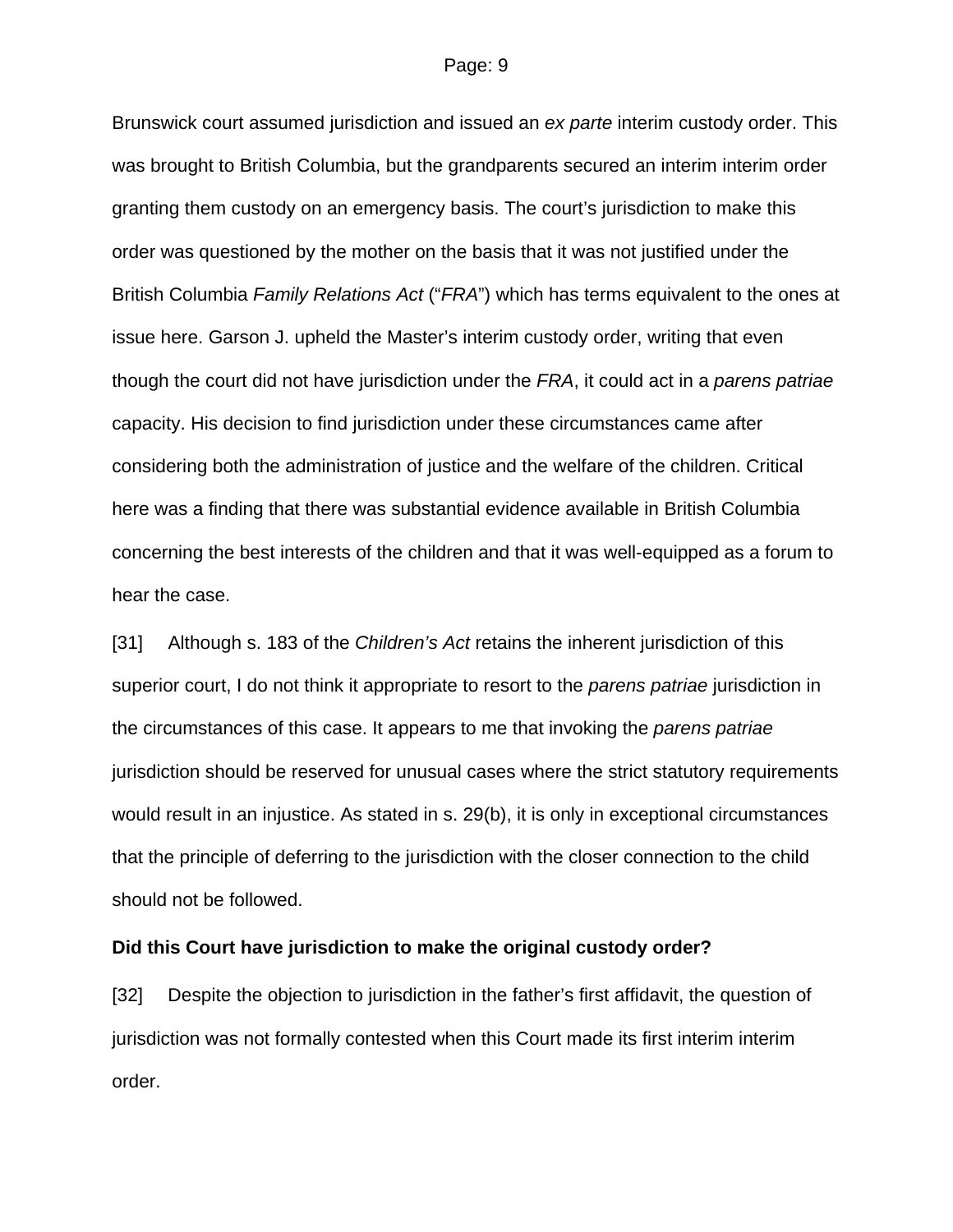[33] The practice in this Court, to give efficacy to the principle of cost effective access to justice in family law matters, is to proceed to make interim custody orders, which for all practical purposes are treated by the parties as "final" orders, subject to further affidavit applications arising out of a change of circumstances. Contested custody cases in this jurisdiction do not usually proceed to a trial with oral evidence but are decided on an interim order basis.

[34] The facts before the judge provided a clear basis for the assumption of jurisdiction. The affidavits before the court disputed virtually every aspect of the relationship between the parents and their ability to care for the child. The one area of agreement was that the father and mother had the joint care of the child in British Columbia until their separation in January 2003. That would seem to make the habitual residence for the child in British Columbia under s. 37(2)(a).

[35] However, in September 2003, the mother took custody of the child when the father agreed to the mother's custody of the child in British Columbia. The father presented this as an agreement for the mother to have primary care in Fort Nelson, British Columbia. The mother returned to Watson Lake with the child until December 2003, which I find the father either agreed to or acquiesced in.

[36] The mother then consented to the father taking the child for a Christmas visit to British Columbia. When it came time to return the child, the father alleged that he did not want to return the child because of spousal violence in the mother's household, an allegation that the mother vehemently disputes.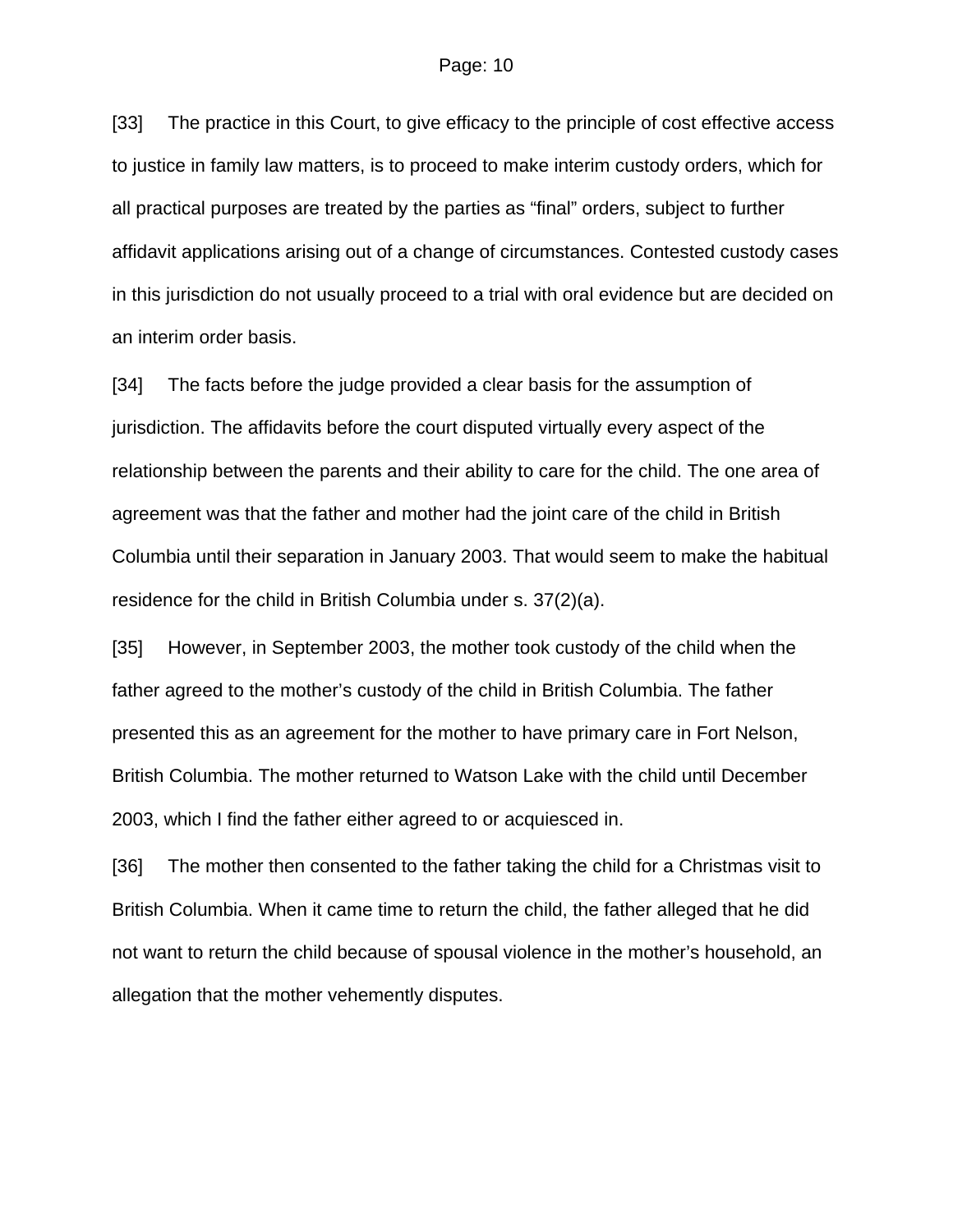[37] I conclude that the initial assumption of jurisdiction was based upon s.  $37(1)(a)$ , habitual residence in the Yukon, by virtue of an agreement or acquiescence which was then unilaterally breached by the father's removal of the child under s. 37(3).

## **Should this Court continue to exercise jurisdiction?**

[38] In December 2006, this Court granted interim custody to the father in Dease Lake, British Columbia, with a prohibition that the mother should not remove the child from British Columbia. The mother had resided in Dease Lake with the child for six months before the father's application.

[39] Arguably, the question of jurisdiction in child custody dispute could be determined on an application-by-application basis so that a s. 37 interpretation would be required each time an interim order or variation of an interim order is made. In the Yukon, where parents frequently move in and out of the jurisdiction, that could lead to jurisdiction disputes taking precedence over the determination of the child's best interests. In some cases, where a child is removed from the jurisdiction on a temporary basis or by court order, this Court specifically indicates it is retaining jurisdiction to discourage strategic applications to transfer jurisdiction.

[40] Professor Hovius, in his commentary on this provision in the looseleaf *Child Custody Law and Practice*, writes that the determination under the six criteria of s. 37(1)(b):

> … will often turn on rather subjective assessments of whether substantial evidence is available, whether the child has a real and substantial connection to the jurisdiction, and the balance of convenience. In these assessments, the courts should keep in mind the general policy underlying the legislation; namely, that children's custodial arrangements should be dealt with only in the jurisdiction of their habitual residence unless there is a very good reason for the courts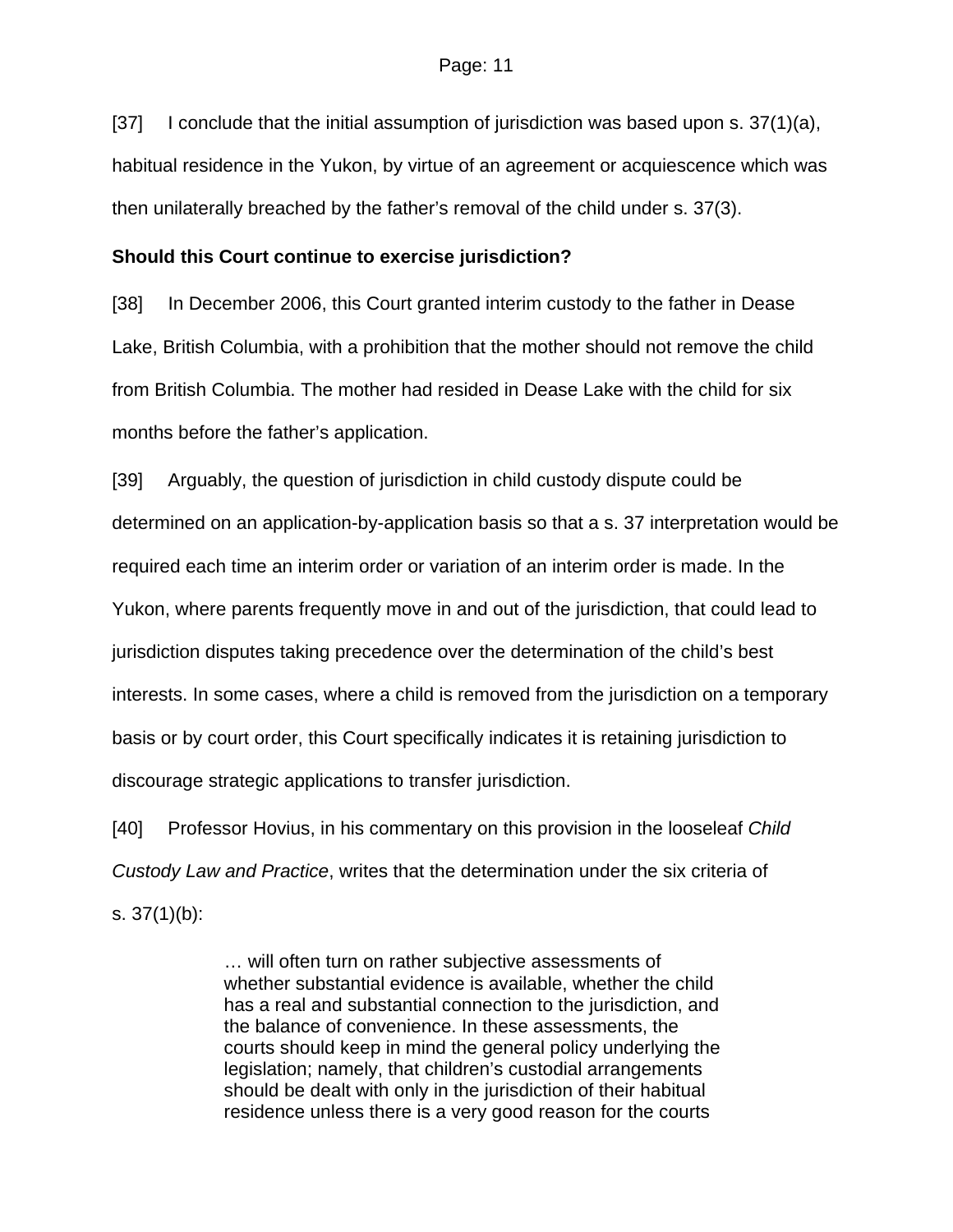## Page: 12

of another place to assert jurisdiction based on physical presence and balance of convenience. (McLeod J. ed., *Child Custody Law and Practice,* looseleaf (Scarborough: Carswell, 1992) at ch. 7. "Mobility Issues in Custody and Access cases")

[41] In my view, once a court has taken jurisdiction under s. 37, it is better to approach the question under s. 39 to determine if the court should decline jurisdiction. In other words, is it more appropriate under the statutory principles to decline jurisdiction to another court where the child has a closer connection? This invites a consideration of the factors included under s. 37(1)(b):

- a) which jurisdiction has the substantial evidence concerning the best interests of the child;
- b) is there an outstanding application before a tribunal in a jurisdiction where the child is habitually resident;
- c) is there a custody or access order in another jurisdiction;
- d) what tribunal should exercise jurisdiction on the balance of convenience.

[42] In addition, consideration should be given to the fair and proper administration of justice.

[43] There is a creative decision by Vertes J. in *Boros* v. *Boros*, [1998] N.W.T.R. 248, which was not a divorce case. In *Boros*, the child was born in 1990 in British Columbia and resided there with both parents until 1994 when they moved to the Northwest Territories. The father left the Northwest Territories in 1995 to work in Ontario and the parents remained separated. The Northwest Territories court granted interim custody to the mother in 1996 and there were extensive interlocutory proceedings continuing into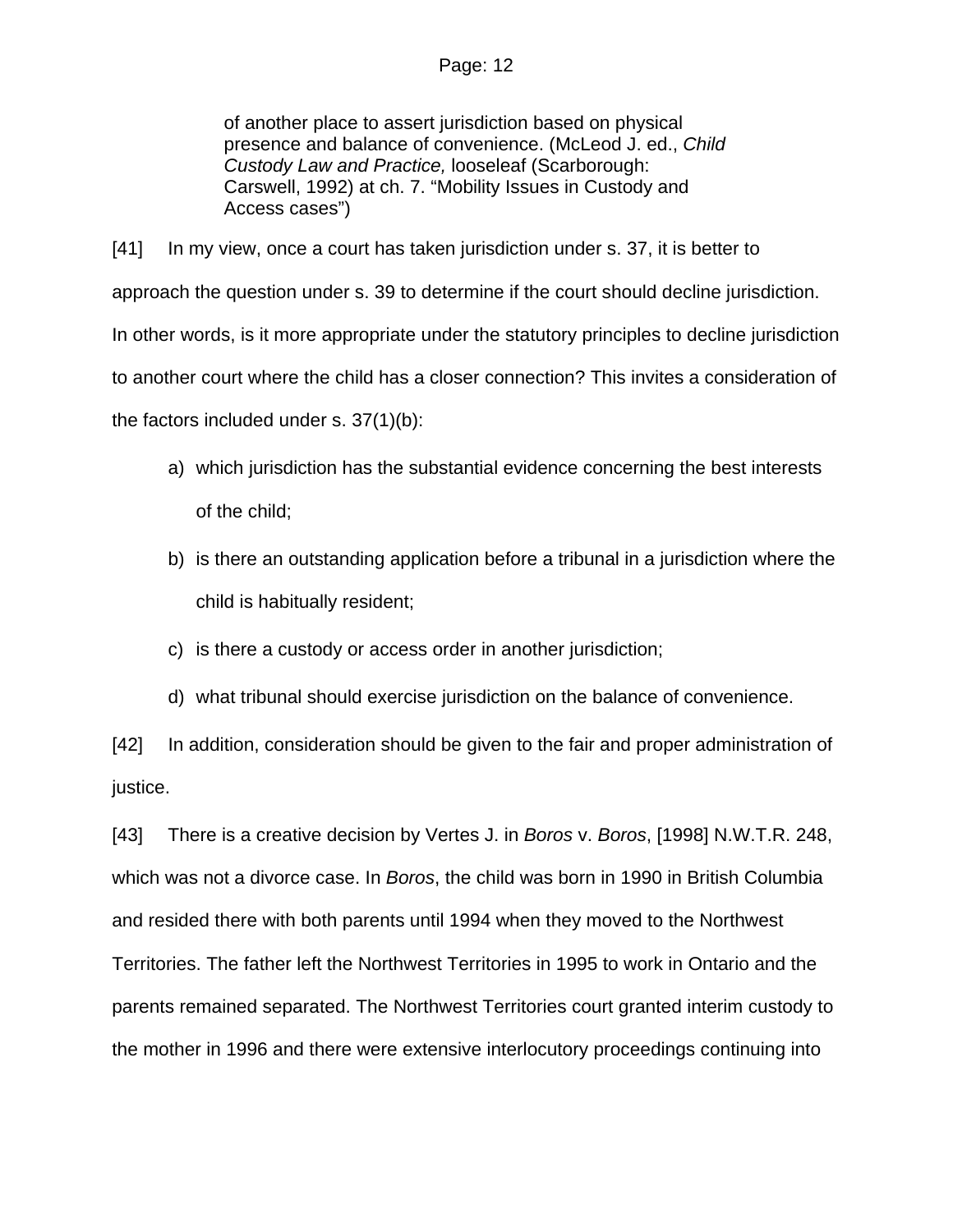#### Page: 13

1997 when the mother moved back to British Columbia. Prior to the scheduled trial date,

the mother applied to transfer the proceedings to British Columbia.

[44] Vertes J. stated at para. 5:

The child is not physically in this jurisdiction. The mother has established a permanent home in British Columbia, a place to which the mother and child have substantial connections because of family ties. The father is in Ontario. Neither parent has any connection to the Northwest Territories and no intention to return here. The child is enrolled in school in British Columbia.

- [45] Vertes J. considered the following principles:
	- 1. the best interests of the child;
	- 2. the fair and proper administration of justice;
	- 3. the reluctance of the court to alter jurisdiction in the face of pending proceedings;
	- 4. the prevention of any attempt by a litigant to manipulate jurisdiction; and
	- 5. the prejudice and cost involved in starting all over in British Columbia.

[46] He determined that British Columbia was the appropriate jurisdiction for the best interests of the child because the child resided there and the mother's witnesses were there as well. The inconvenience to the father was the same, as he would have to travel to British Columbia or to the Northwest Territories from Ontario and he had no connection with either jurisdiction.

[47] Vertes J. had the greatest concern for the fact that it would be extremely prejudicial and costly to start all over in British Columbia. He concluded that the prejudice and cost could be minimized by declining jurisdiction and transferring the proceedings to British Columbia on two conditions to be satisfied in 45 days: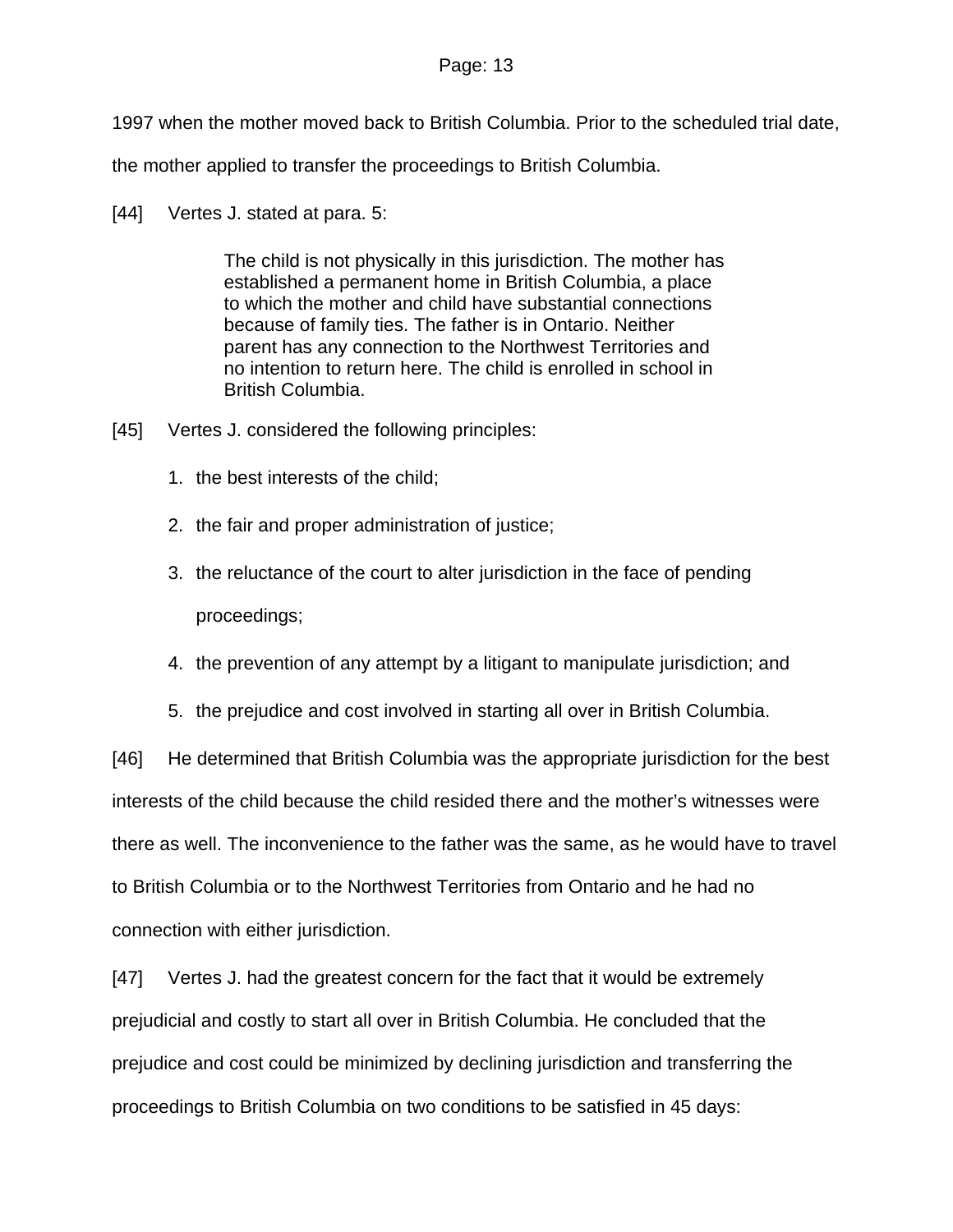- 1. that the mother commence proceedings in British Columbia; and
- 2. that the mother formally acknowledge her agreement to admit all the material filed in the Northwest Territories proceeding to the British Columbia proceeding.

[48] For the case at bar, counsel for the father urges this resolution upon this Court and to that end has commenced proceedings in Smithers, British Columbia, the closest registry of the British Columbia Supreme Court, and approximately 585 kilometres from Dease Lake. He proposes that the jurisdiction be transferred to British Columbia on the condition that the affidavits and orders from this Court be filed in British Columbia.

[49] There are a number of factors favouring British Columbia as the appropriate place for trial. The child has spent most of her life there, probably eight of her 11 years, with approximately two years in Watson Lake (her birth year being one) and one year in Alberta.

[50] Both counsel agree that British Columbia is now the habitual residence of the child, with Dease Lake being her permanent home since at least July 2006. Most of the witnesses with evidence about the child's best interests will be in the Dease Lake area. In terms of holding a trial, which both counsel admit is necessary, the preferred location is Dease Lake.

[51] Three matters give me great concern:

- 1. both parties have Yukon counsel who are familiar with the file;
- 2. the mother, who resides in Watson Lake, may be prejudiced if she has to retain a new counsel in British Columbia; and